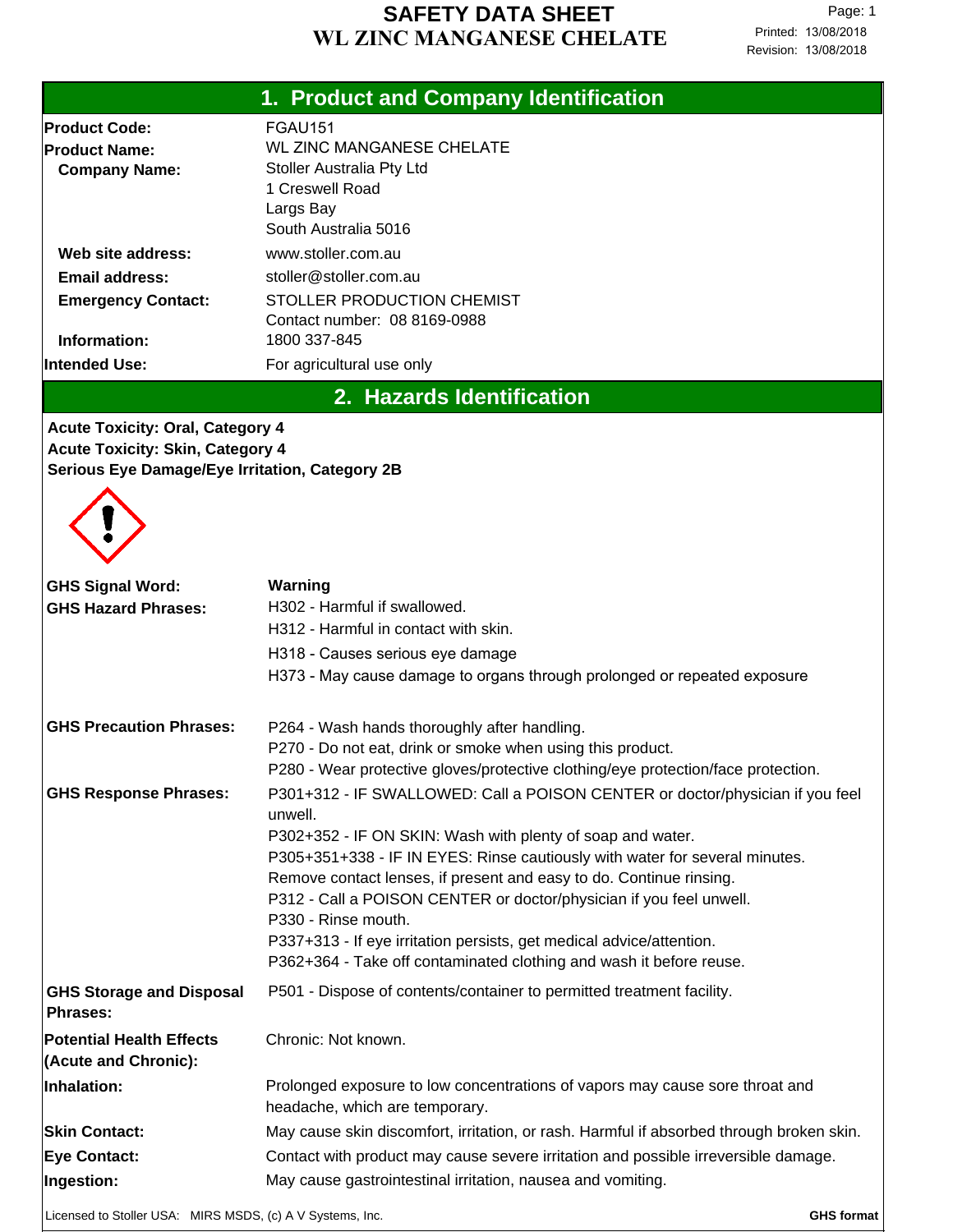| 3. Composition/Information on Ingredients       |                                                  |                                                                                                                                                                                                                                                                                 |                                                                                                                                                             |                                                                                                                                                                                                          |  |
|-------------------------------------------------|--------------------------------------------------|---------------------------------------------------------------------------------------------------------------------------------------------------------------------------------------------------------------------------------------------------------------------------------|-------------------------------------------------------------------------------------------------------------------------------------------------------------|----------------------------------------------------------------------------------------------------------------------------------------------------------------------------------------------------------|--|
| CAS#                                            | <b>Components (Chemical Name)</b>                |                                                                                                                                                                                                                                                                                 | <b>Concentration</b>                                                                                                                                        |                                                                                                                                                                                                          |  |
| 10034-96-5                                      | Manganese sulfate                                |                                                                                                                                                                                                                                                                                 | <20.0 %                                                                                                                                                     |                                                                                                                                                                                                          |  |
| 68512-34-5                                      | Lignosulfonic acid, sodium salt, sulfomethylated |                                                                                                                                                                                                                                                                                 | < 10.0 %                                                                                                                                                    |                                                                                                                                                                                                          |  |
| 7733-02-0                                       | Zinc sulfate                                     |                                                                                                                                                                                                                                                                                 | $<$ 20.0 $%$                                                                                                                                                |                                                                                                                                                                                                          |  |
|                                                 |                                                  |                                                                                                                                                                                                                                                                                 |                                                                                                                                                             |                                                                                                                                                                                                          |  |
|                                                 |                                                  |                                                                                                                                                                                                                                                                                 | <b>4. First Aid Measures</b>                                                                                                                                |                                                                                                                                                                                                          |  |
| <b>Emergency and First Aid</b>                  |                                                  |                                                                                                                                                                                                                                                                                 |                                                                                                                                                             | Victims of severe exposure to chemicals must be taken to health providing centers for                                                                                                                    |  |
| Procedures:                                     |                                                  | medical attention. Always bring with victim a copy of label and SDS of product to health<br>professional.                                                                                                                                                                       |                                                                                                                                                             |                                                                                                                                                                                                          |  |
| In Case of Inhalation:                          |                                                  |                                                                                                                                                                                                                                                                                 | Remove from exposure and move to fresh air immediately. If breathing is difficult, give<br>oxygen. Call a physician if no improvement on patient condition. |                                                                                                                                                                                                          |  |
| In Case of Skin Contact:                        |                                                  | Remove product and immediately wash affected area with soap and water for 15<br>minutes. Do not apply greases or ointments. Remove contaminated clothing, taking care<br>not to impregnate eyes. Launder contaminated clothing. Seek medical attention if<br>irritation occurs. |                                                                                                                                                             |                                                                                                                                                                                                          |  |
| In Case of Eye Contact:                         |                                                  | minutes. Call a physician.                                                                                                                                                                                                                                                      |                                                                                                                                                             | Hold eyelids apart and immediately flush eyes with plenty of water for at least 15                                                                                                                       |  |
| In Case of Ingestion:                           |                                                  | mouth to an unconscious person.                                                                                                                                                                                                                                                 |                                                                                                                                                             | Immediately call a POISON CENTER or doctor/physician. Wash mouth out with water.<br>Give at least two glasses of milk or water and induce vomiting. Never give anything by                               |  |
| <b>Note to Physician:</b>                       |                                                  | Treat symptomatically and supportively.                                                                                                                                                                                                                                         |                                                                                                                                                             |                                                                                                                                                                                                          |  |
|                                                 |                                                  | 5. Fire Fighting Measures                                                                                                                                                                                                                                                       |                                                                                                                                                             |                                                                                                                                                                                                          |  |
| Flash Pt:                                       |                                                  | N.E.                                                                                                                                                                                                                                                                            |                                                                                                                                                             |                                                                                                                                                                                                          |  |
| <b>Explosive Limits:</b>                        |                                                  | LEL: N.E.<br>UEL: N.E.                                                                                                                                                                                                                                                          |                                                                                                                                                             |                                                                                                                                                                                                          |  |
| Autoignition Pt:                                |                                                  | N.E.                                                                                                                                                                                                                                                                            |                                                                                                                                                             |                                                                                                                                                                                                          |  |
|                                                 |                                                  |                                                                                                                                                                                                                                                                                 |                                                                                                                                                             | Suitable Extinguishing Media:Use water spray, dry chemical, carbon dioxide, or chemical foam. Use extinguishing<br>measures that are appropriate to local circumstances and the surrounding environment. |  |
| <b>Unsuitable Extinguishing</b><br>Media:       |                                                  | none known.                                                                                                                                                                                                                                                                     |                                                                                                                                                             |                                                                                                                                                                                                          |  |
|                                                 | <b>Fire Fighting Instructions:</b>               | MSHA/NIOSH (approved or equivalent), and full protective gear.                                                                                                                                                                                                                  |                                                                                                                                                             | As in any fire, wear a self-contained breathing apparatus in pressure-demand,                                                                                                                            |  |
| Hazards:                                        | <b>Flammable Properties and</b>                  | No data available.                                                                                                                                                                                                                                                              |                                                                                                                                                             |                                                                                                                                                                                                          |  |
| <b>Hazardous Combustion</b><br><b>Products:</b> |                                                  | No data available.                                                                                                                                                                                                                                                              |                                                                                                                                                             |                                                                                                                                                                                                          |  |
|                                                 |                                                  |                                                                                                                                                                                                                                                                                 |                                                                                                                                                             |                                                                                                                                                                                                          |  |
|                                                 |                                                  |                                                                                                                                                                                                                                                                                 |                                                                                                                                                             |                                                                                                                                                                                                          |  |
|                                                 |                                                  |                                                                                                                                                                                                                                                                                 |                                                                                                                                                             |                                                                                                                                                                                                          |  |
|                                                 |                                                  |                                                                                                                                                                                                                                                                                 |                                                                                                                                                             |                                                                                                                                                                                                          |  |
|                                                 |                                                  |                                                                                                                                                                                                                                                                                 |                                                                                                                                                             |                                                                                                                                                                                                          |  |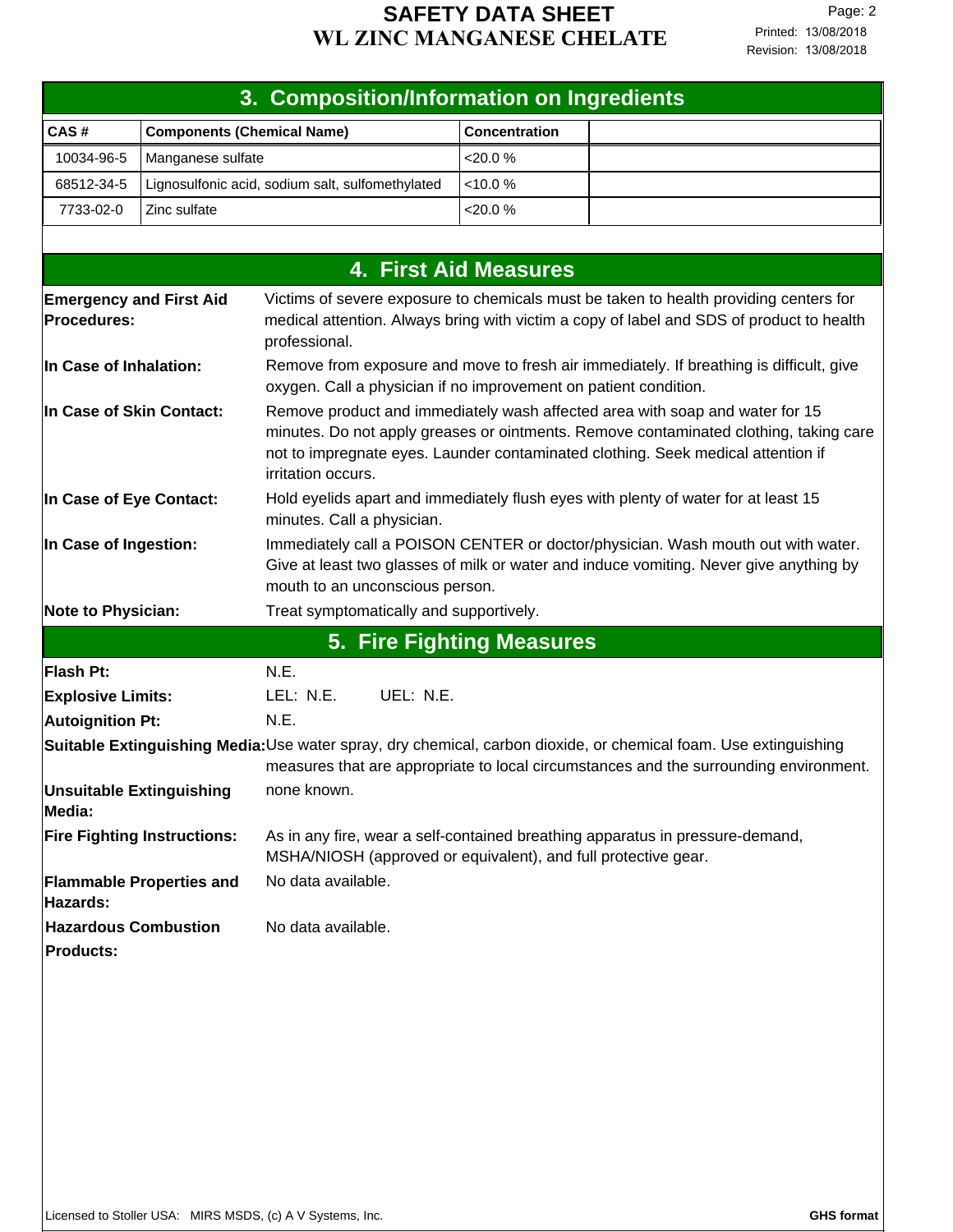#### **SAFETY DATA SHEET**<br>**NC MANCANESE CHELATE** Printed: 13/08/2018 **WL ZINC MANGANESE CHELATE**

|                                                                                                   | <b>6. Accidental Release Measures</b>                                                                                                                                                                                                                                                                                                                                                                                                                                                                                                                                                        |
|---------------------------------------------------------------------------------------------------|----------------------------------------------------------------------------------------------------------------------------------------------------------------------------------------------------------------------------------------------------------------------------------------------------------------------------------------------------------------------------------------------------------------------------------------------------------------------------------------------------------------------------------------------------------------------------------------------|
| <b>Protective Precautions,</b><br><b>Protective Equipment and</b><br><b>Emergency Procedures:</b> | In case of a large spill, clear the affected area and protect people. Such releases should<br>be responded to by trained personnel using pre-planned procedures. In the event of an<br>incidental release, minimum Personal Protective Equipment must be worn: latex or<br>rubber gloves and rubber boots, goggles or full face-shield and coveralls.                                                                                                                                                                                                                                        |
| <b>Environmental Precautions:</b>                                                                 | Do not allow to enter drains or waterways.                                                                                                                                                                                                                                                                                                                                                                                                                                                                                                                                                   |
| <b>Steps To Be Taken In Case</b><br><b>Material Is Released Or</b><br>Spilled:                    | It is necessary to contain the spill into the smallest area possible by diking, scooping,<br>etc., and place liquid into an appropriate container, labeling it accordingly. If product is<br>clean, use it as intended, following original label directions; should it get dirty or<br>contaminated, salvage for proper disposal as waste.<br>Absorb residual product onto dry carrier such as dirt, sand or any other absorbent<br>material, then put in covered, labeled containers and dispose of as dry waste in<br>accordance with Federal, State and Local waste disposal regulations. |
|                                                                                                   | 7. Handling and Storage                                                                                                                                                                                                                                                                                                                                                                                                                                                                                                                                                                      |
| <b>Precautions To Be Taken in</b><br>Handling:                                                    | Use with adequate ventilation. Avoid breathing dust, mist, or vapor. Avoid contact with<br>eyes, skin, or clothing. Avoid ingestion and inhalation. Use only in a well-ventilated area.<br>Empty containers may contain residual liquid or vapors and therefore should be handled<br>the same as full containers.                                                                                                                                                                                                                                                                            |
| <b>Precautions To Be Taken in</b><br>Storing:                                                     | Inspect all incoming containers before storage to ensure all are properly labeled and not<br>damaged. Store only in shipping container: Bulk material can be stored in polyethylene,<br>aluminum or stainless steel tanks. Keep containers closed and away from oxidizing<br>agents. Store in a cool, dry place, away from direct sunlight, sources of intense heat or<br>where freezing is possible. Store away from food, feed, clothing materials and living<br>quarters. Whenever possible, place chemicals on secondary containers or diked area.                                       |

# **8. Exposure Controls/Personal Protection**

| ICAS#      | <b>Partial Chemical Name</b>                        | <b>OSHA TWA</b>          | <b>ACGIH TWA</b>                 | <b>Other Limits</b> |
|------------|-----------------------------------------------------|--------------------------|----------------------------------|---------------------|
| 10034-96-5 | Manganese sulfate                                   | CEIL: $5 \text{ mg/m}$ 3 | TLV: $0.2 \text{ mg/m}^3$ as Mn  | No data.            |
| 68512-34-5 | Lignosulfonic acid, sodium salt,<br>sulfomethylated | No data.                 | l No data.                       | No data.            |
| 7733-02-0  | Zinc sulfate                                        | No data.                 | TLV: 1 mg/m <sup>3</sup> as $Zn$ | No data.            |

| ICAS#                                                                                                   | <b>Chemical Name</b> | <b>Jurisdiction</b> | Recommended Exposure Limits              | Notations |
|---------------------------------------------------------------------------------------------------------|----------------------|---------------------|------------------------------------------|-----------|
| l 10034-96-5                                                                                            | Manganese sulfate    | Australia           | TWA: 1 mg/m3 ()<br>STEL: () (Total dust) |           |
| No occupantional exposure limits have been established for this mixture.<br><b>Recommended Exposure</b> |                      |                     |                                          |           |

**Limits:**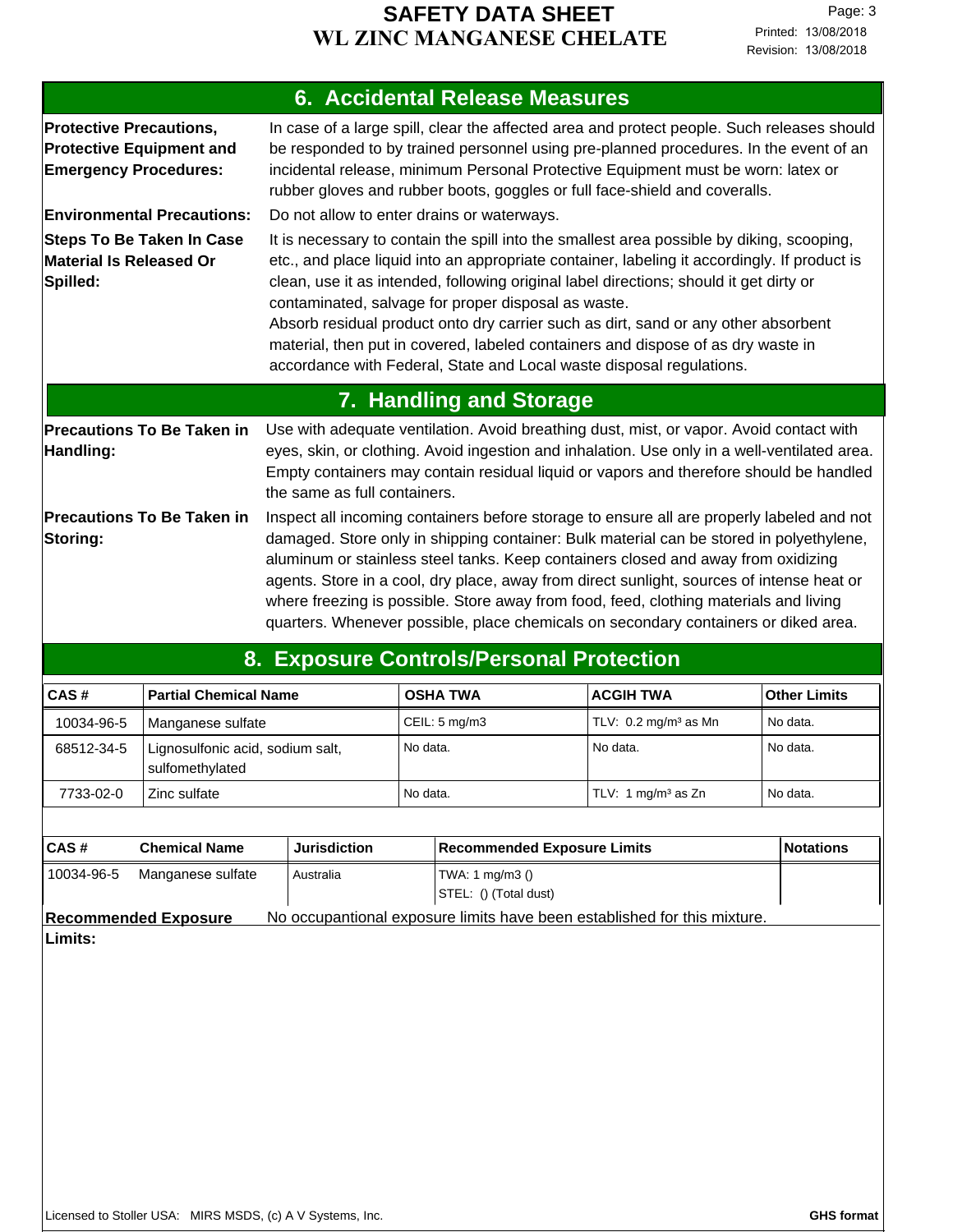| <b>Respiratory Equipment</b>      | A respiratory protection program that meets OSHA's 29 CFR 1910.134 and ANSI Z88.2                                                                                                  |  |  |
|-----------------------------------|------------------------------------------------------------------------------------------------------------------------------------------------------------------------------------|--|--|
| (Specify Type):                   | requirements or European Standard EN 149 must be followed whenever workplace                                                                                                       |  |  |
|                                   | conditions warrant respirator use. If the respirator is the sole means of protection, use a                                                                                        |  |  |
|                                   | full-face supplied air respirator.                                                                                                                                                 |  |  |
| <b>Eye Protection:</b>            | Wear appropriate protective eyeglasses or chemical safety goggles as described by                                                                                                  |  |  |
|                                   | OSHA's eye and face protection regulations in 29 CFR 1910.133 or European Standard                                                                                                 |  |  |
|                                   | EN166. Use full face-shield when there is any likelihood of splashes.                                                                                                              |  |  |
| <b>Protective Gloves:</b>         | Handle with gloves. Gloves must be inspected prior to use. Use proper glove removal<br>technique (without touching glove's outer surface) to avoid skin contact with this product. |  |  |
|                                   | Dispose of contaminated gloves after use in accordance with applicable laws and good                                                                                               |  |  |
|                                   | laboratory practices. Wash and dry hands.                                                                                                                                          |  |  |
|                                   |                                                                                                                                                                                    |  |  |
|                                   | This recommendation is advisory only and must be evaluated by an industrial hygienist                                                                                              |  |  |
|                                   | and safety officer familiar with the specific situation of anticipated use by our customers.                                                                                       |  |  |
| <b>Other Protective Clothing:</b> | Choose body protection in relation to its type, to the concentration and amount of                                                                                                 |  |  |
|                                   | dangerous substances, and to the specific work-place. Wear long sleeve shirt, long                                                                                                 |  |  |
|                                   | pants, and protective shoes with socks.                                                                                                                                            |  |  |
| <b>Engineering Controls</b>       | General ventilation is usually adequate. Local exhaust should be used if needed for safe,                                                                                          |  |  |
| (Ventilation etc.):               | comfortable working conditions. An eye bath, safety shower and washing facilities should                                                                                           |  |  |
|                                   | be readily available.                                                                                                                                                              |  |  |
| <b>Work/Hygienic/Maintenance</b>  | Handle in accordance with good industrial hygiene and safety practice. Users should                                                                                                |  |  |
| Practices:                        | wash hands before eating, drinking, chewing gum, using tobacco, or using the toilet.                                                                                               |  |  |
|                                   | Remove all dirty or contaminated clothing and wash it before reusing, as well as any<br>other PPE.                                                                                 |  |  |
| <b>Environmental Exposure</b>     | Do not apply directly to water, to areas where surface water is present, or to intertidal                                                                                          |  |  |
| Controls:                         | areas below the mean high water mark. Do not contaminate water when disposing of                                                                                                   |  |  |
|                                   | equipment wash water.                                                                                                                                                              |  |  |
|                                   | 9. Physical and Chemical Properties                                                                                                                                                |  |  |
|                                   |                                                                                                                                                                                    |  |  |
|                                   |                                                                                                                                                                                    |  |  |
| <b>Physical States:</b>           | [ X ] Liquid<br>[ ] Solid<br>$[$ ] Gas                                                                                                                                             |  |  |
| <b>Appearance and Odor:</b>       | Dark brown color.                                                                                                                                                                  |  |  |
|                                   | Slight characteristic odor.<br>$2 - 4$                                                                                                                                             |  |  |
| pH:<br><b>Freezing Point:</b>     | N.E.                                                                                                                                                                               |  |  |
| <b>Boiling Point:</b>             | ~212.00 F                                                                                                                                                                          |  |  |
| Flash Pt:                         | N.E.                                                                                                                                                                               |  |  |
| <b>Evaporation Rate:</b>          | No data.                                                                                                                                                                           |  |  |
| Flammability (solid, gas):        | No data available.                                                                                                                                                                 |  |  |
| <b>Explosive Limits:</b>          | LEL: N.E.<br>UEL: N.E.                                                                                                                                                             |  |  |
| Vapor Pressure (vs. Air or        | <b>NA</b>                                                                                                                                                                          |  |  |
| $ mm Hg$ :                        |                                                                                                                                                                                    |  |  |
| Vapor Density (vs. Air = 1):      | No data.                                                                                                                                                                           |  |  |
| Specific Gravity (Water = 1):     | $~1.3 - 1.4$                                                                                                                                                                       |  |  |
| <b>Density:</b>                   | $\sim$ 11.3 LB/GA                                                                                                                                                                  |  |  |
| <b>Solubility in Water:</b>       | >99%                                                                                                                                                                               |  |  |
| <b>Saturated Vapor</b>            | N.E.                                                                                                                                                                               |  |  |
| <b>Concentration:</b>             |                                                                                                                                                                                    |  |  |
|                                   |                                                                                                                                                                                    |  |  |
|                                   |                                                                                                                                                                                    |  |  |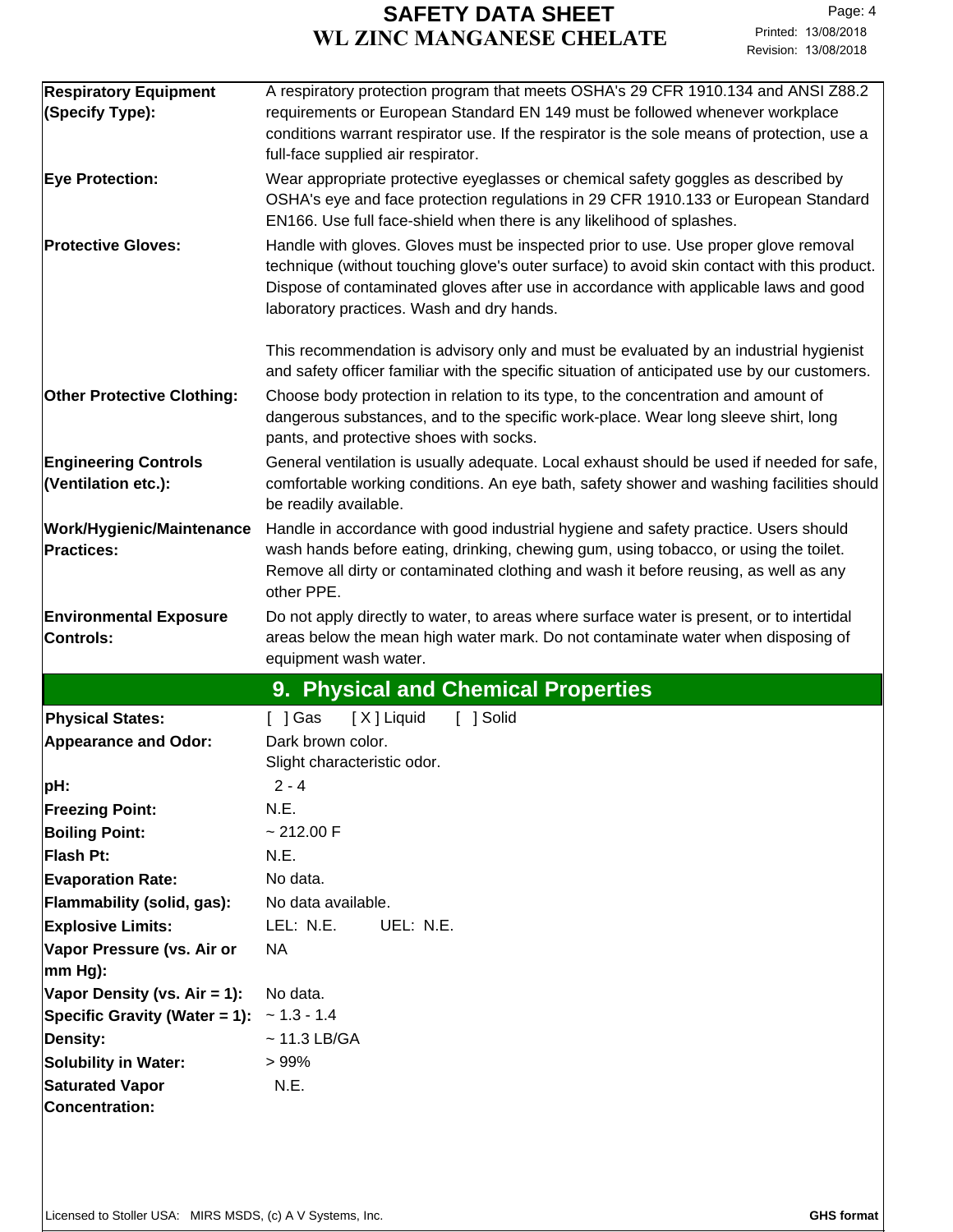| <b>Octanol/Water Partition</b>                                    | N.E.                                                                                                                                                                                                                                                                                                                                                                                                                                                                       |
|-------------------------------------------------------------------|----------------------------------------------------------------------------------------------------------------------------------------------------------------------------------------------------------------------------------------------------------------------------------------------------------------------------------------------------------------------------------------------------------------------------------------------------------------------------|
| Coefficient:                                                      |                                                                                                                                                                                                                                                                                                                                                                                                                                                                            |
| <b>Percent Volatile:</b>                                          | N.A.                                                                                                                                                                                                                                                                                                                                                                                                                                                                       |
| <b>Autoignition Pt:</b>                                           | N.E.                                                                                                                                                                                                                                                                                                                                                                                                                                                                       |
| Decomposition Temperature: N.E.                                   |                                                                                                                                                                                                                                                                                                                                                                                                                                                                            |
| <b>Viscosity:</b>                                                 | N.E.                                                                                                                                                                                                                                                                                                                                                                                                                                                                       |
|                                                                   | <b>10. Stability and Reactivity</b>                                                                                                                                                                                                                                                                                                                                                                                                                                        |
| <b>Reactivity:</b>                                                | N.A.                                                                                                                                                                                                                                                                                                                                                                                                                                                                       |
| <b>Stability:</b>                                                 | Unstable [ ]<br>Stable [X]                                                                                                                                                                                                                                                                                                                                                                                                                                                 |
| <b>Conditions To Avoid -</b><br>Instability:                      | Stable under normal conditions.                                                                                                                                                                                                                                                                                                                                                                                                                                            |
| Incompatibility - Materials To Strong oxidizing agents.<br>Avoid: |                                                                                                                                                                                                                                                                                                                                                                                                                                                                            |
|                                                                   | Hazardous Decomposition or Sulfur dioxide, carbon dioxide.                                                                                                                                                                                                                                                                                                                                                                                                                 |
| <b>Byproducts:</b>                                                |                                                                                                                                                                                                                                                                                                                                                                                                                                                                            |
| <b>Possibility of Hazardous</b><br><b>Reactions:</b>              | Will not occur [X]<br>Will occur [ ]                                                                                                                                                                                                                                                                                                                                                                                                                                       |
| <b>Conditions To Avoid -</b>                                      | none known.                                                                                                                                                                                                                                                                                                                                                                                                                                                                |
| <b>Hazardous Reactions:</b>                                       |                                                                                                                                                                                                                                                                                                                                                                                                                                                                            |
|                                                                   | <b>11. Toxicological Information</b>                                                                                                                                                                                                                                                                                                                                                                                                                                       |
| <b>Toxicological Information:</b>                                 | Mutagenicity: This product has not been investigated for mutagenic effects.<br>Embryotoxicity: This product has not been investigated for embryotoxic effects.<br>Teratogenicity: This product has not been investigated for teratogenic effects.<br>Reproductive Toxicity: This product has not been investigated for toxic reproductive<br>effects.                                                                                                                      |
| <b>Irritation or Corrosion:</b>                                   | No data available.                                                                                                                                                                                                                                                                                                                                                                                                                                                         |
| Symptoms related to                                               | No data available.                                                                                                                                                                                                                                                                                                                                                                                                                                                         |
| <b>Toxicological</b><br><b>Characteristics:</b>                   |                                                                                                                                                                                                                                                                                                                                                                                                                                                                            |
| Sensitization:                                                    | The sensitizing properties of this product have not been thoroughly investigated.                                                                                                                                                                                                                                                                                                                                                                                          |
| <b>Chronic Toxicological</b>                                      | The toxicological properties of this material have not been fully investigated.                                                                                                                                                                                                                                                                                                                                                                                            |
| <b>Effects:</b><br><b>Carcinogenicity/Other</b><br>Information:   | The carcinogenic properties of this product have not been thoroughly investigated.                                                                                                                                                                                                                                                                                                                                                                                         |
| Carcinogenicity:                                                  | NTP? Unknown<br>IARC Monographs? Unknown<br><b>OSHA Regulated? Unknown</b>                                                                                                                                                                                                                                                                                                                                                                                                 |
|                                                                   | <b>12. Ecological Information</b>                                                                                                                                                                                                                                                                                                                                                                                                                                          |
| <b>General Ecological</b><br>Information:                         | No environmental impact studies have been performed with this product. The available<br>data on the ingredients of this plant nutrient product does not indicate any undue hazard<br>to the environment under anticipated use and storage. Any waste due to spillage or<br>leakage should be contained and disposed of as a Fertilizer (see Section 6 "Accidental<br>Release Measures). Due to its nutrient value, may contribute to eutrophication in bodies<br>of water. |
| <b>Results of PBT and vPvB</b><br>assessment:                     | No data available.                                                                                                                                                                                                                                                                                                                                                                                                                                                         |
| <b>Persistence and</b><br>Degradability:                          | No data available.                                                                                                                                                                                                                                                                                                                                                                                                                                                         |
| <b>Bioaccumulative Potential:</b>                                 | No data available.                                                                                                                                                                                                                                                                                                                                                                                                                                                         |
| Licensed to Stoller USA: MIRS MSDS, (c) A V Systems, Inc.         | <b>GHS format</b>                                                                                                                                                                                                                                                                                                                                                                                                                                                          |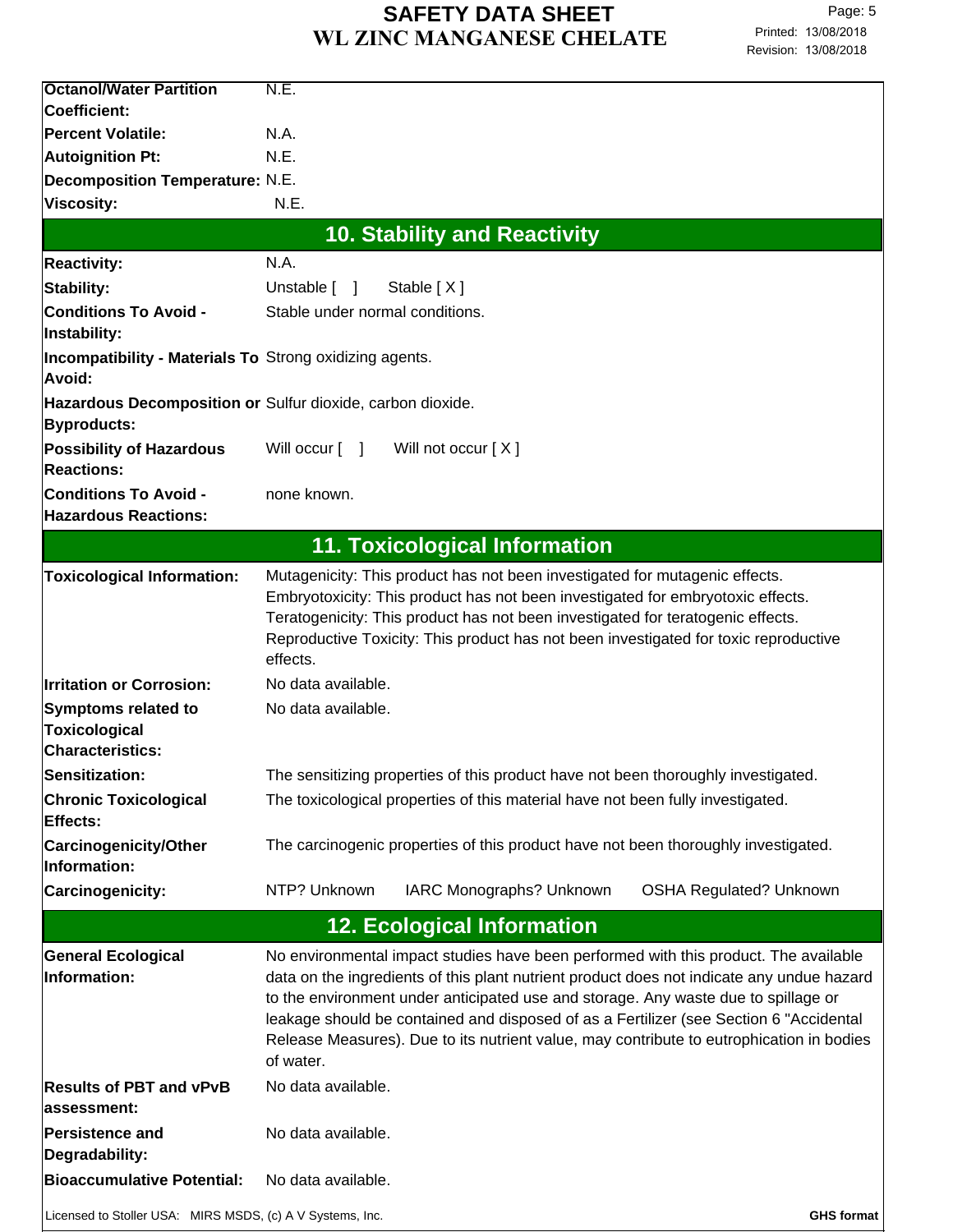| <b>Mobility in Soil:</b>                                         | No data available.                                                                                                                                                                                                                                                                                                                                                                                                                                                                                                                                                                                                                                                                                                                         |                   |
|------------------------------------------------------------------|--------------------------------------------------------------------------------------------------------------------------------------------------------------------------------------------------------------------------------------------------------------------------------------------------------------------------------------------------------------------------------------------------------------------------------------------------------------------------------------------------------------------------------------------------------------------------------------------------------------------------------------------------------------------------------------------------------------------------------------------|-------------------|
|                                                                  | <b>13. Disposal Considerations</b>                                                                                                                                                                                                                                                                                                                                                                                                                                                                                                                                                                                                                                                                                                         |                   |
| <b>Waste Disposal Method:</b>                                    | This product, if unaltered by use, may be disposed of by treatment at a permitted facility<br>or as advised by your local waste regulatory authority. Avoid contaminating water by<br>disposal of equipment wash waters or other product wastes.<br>Chemical waste generators must determine whether a discarded chemical is classified<br>as a hazardous waste. US EPA guidelines for the classification determination are listed<br>in 40 CFR Parts 261.3. Additionally, waste generators must consult state and local<br>hazardous waste regulations to ensure complete and accurate classification.                                                                                                                                    |                   |
|                                                                  | <b>14. Transport Information</b>                                                                                                                                                                                                                                                                                                                                                                                                                                                                                                                                                                                                                                                                                                           |                   |
| <b>LAND TRANSPORT (US DOT):</b>                                  |                                                                                                                                                                                                                                                                                                                                                                                                                                                                                                                                                                                                                                                                                                                                            |                   |
| <b>DOT Hazard Class:</b><br><b>UN/NA Number:</b>                 | DOT Proper Shipping Name: Not Regulated. Trade Name: WL ZINCE MANGANESE CHELATE                                                                                                                                                                                                                                                                                                                                                                                                                                                                                                                                                                                                                                                            |                   |
| <b>MARINE TRANSPORT (IMDG/IMO):</b>                              |                                                                                                                                                                                                                                                                                                                                                                                                                                                                                                                                                                                                                                                                                                                                            |                   |
| <b>IMDG/IMO Shipping Name:</b>                                   | Not Regulated. Trade Name: WL ZINCE MANGANESE CHELATE                                                                                                                                                                                                                                                                                                                                                                                                                                                                                                                                                                                                                                                                                      |                   |
|                                                                  |                                                                                                                                                                                                                                                                                                                                                                                                                                                                                                                                                                                                                                                                                                                                            |                   |
| AIR TRANSPORT (ICAO/IATA):                                       |                                                                                                                                                                                                                                                                                                                                                                                                                                                                                                                                                                                                                                                                                                                                            |                   |
| <b>ICAO/IATA Shipping Name:</b>                                  | Not Regulated. Trade Name: WL ZINCE MANGANESE CHELATE                                                                                                                                                                                                                                                                                                                                                                                                                                                                                                                                                                                                                                                                                      |                   |
|                                                                  | <b>15. Regulatory Information</b>                                                                                                                                                                                                                                                                                                                                                                                                                                                                                                                                                                                                                                                                                                          |                   |
|                                                                  |                                                                                                                                                                                                                                                                                                                                                                                                                                                                                                                                                                                                                                                                                                                                            |                   |
|                                                                  |                                                                                                                                                                                                                                                                                                                                                                                                                                                                                                                                                                                                                                                                                                                                            |                   |
|                                                                  |                                                                                                                                                                                                                                                                                                                                                                                                                                                                                                                                                                                                                                                                                                                                            |                   |
|                                                                  |                                                                                                                                                                                                                                                                                                                                                                                                                                                                                                                                                                                                                                                                                                                                            |                   |
|                                                                  |                                                                                                                                                                                                                                                                                                                                                                                                                                                                                                                                                                                                                                                                                                                                            |                   |
| <b>Regulatory Information</b>                                    |                                                                                                                                                                                                                                                                                                                                                                                                                                                                                                                                                                                                                                                                                                                                            |                   |
| Statement:                                                       |                                                                                                                                                                                                                                                                                                                                                                                                                                                                                                                                                                                                                                                                                                                                            |                   |
|                                                                  | <b>16. Other Information</b>                                                                                                                                                                                                                                                                                                                                                                                                                                                                                                                                                                                                                                                                                                               |                   |
| <b>Revision Date:</b>                                            | 13/08/2018                                                                                                                                                                                                                                                                                                                                                                                                                                                                                                                                                                                                                                                                                                                                 |                   |
| <b>Hazard Rating System:</b>                                     | Flammability<br>Instability<br>0<br>Health                                                                                                                                                                                                                                                                                                                                                                                                                                                                                                                                                                                                                                                                                                 |                   |
|                                                                  | <b>NFPA:</b><br>Special Hazard                                                                                                                                                                                                                                                                                                                                                                                                                                                                                                                                                                                                                                                                                                             |                   |
| Additional Information About No data available.<br>This Product: |                                                                                                                                                                                                                                                                                                                                                                                                                                                                                                                                                                                                                                                                                                                                            |                   |
| Company Policy or<br><b>Disclaimer:</b>                          | Stoller believes the information contained in this Safety Data Sheet is accurate based on<br>the information provided by reputable suppliers of our raw materials. However, Stoller<br>does not guarantee their accuracy or completeness. The information contained herein is<br>furnished without warranty of any kind, whether expressed or implied, as to the safety of<br>the goods, the merchantability of the goods, or the fitness of the goods for any particular<br>purpose. Users should consider these data only as a supplement to other information<br>gathered by them and must make independent determination of suitability and<br>completeness of information from all sources to assure proper use and disposal of these |                   |
| Licensed to Stoller USA: MIRS MSDS, (c) A V Systems, Inc.        |                                                                                                                                                                                                                                                                                                                                                                                                                                                                                                                                                                                                                                                                                                                                            | <b>GHS format</b> |